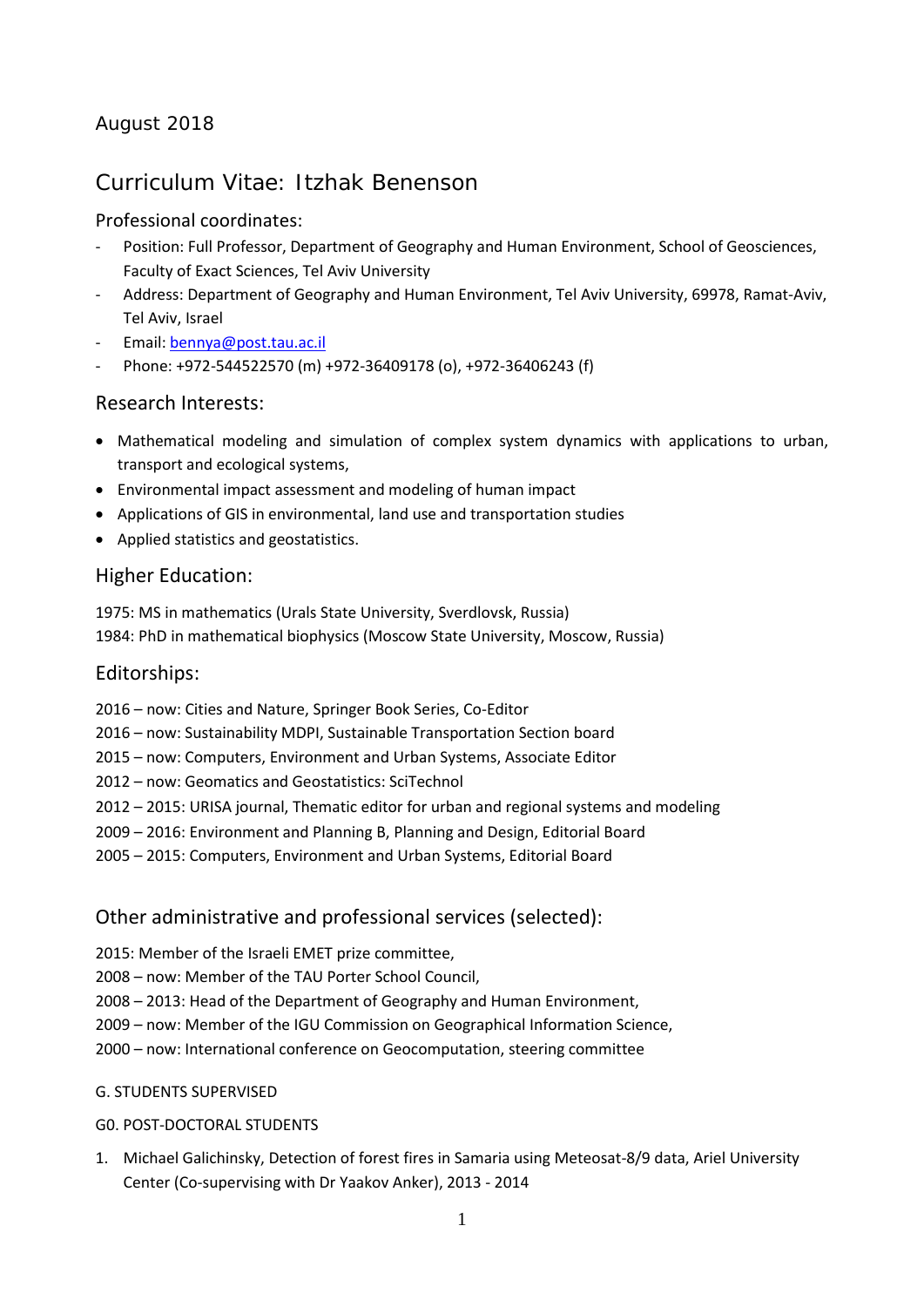2. Andrey Shabalov, Modeling Car-Pedestrian accidents at the Black Spots (with Prof Shraga Shoval), 2014 - 2017

### G1. DOCTORAL STUDENTS

Graduated

- 1. Adital Levi "Investigation of Association between Air Pollution and Acute Respiratory Illnesses in Tel-Aviv area, Based on Distribution of Particles in Sputum and Pulmonary Function," Graduated 2006
- 2. Erez Hatna "Individual Behavior and Emerging City Structure," Graduated 2007, Currently Johns Hopkins University, USA, Assistant Prof
- 3. Shlomit Flint, School of History, "Statutory planning versus urban reality: Jerusalem as a test case," Graduated 2011, Currently ULC, London, Postdoc
- 4. Daniel Broitman, Technion, (Co-supervising with Prof Daniel Czamanski, Technion) "The fusion of economic and non-economic factors in the land-use models", Graduated 2012, Currently, Free Univ Amsterdam, Postdoc
- 5. Nadav Levy, Porter School of Environmental Science, April 2011, (Co-supervising with Prof Karel Martens, Radboud Univ, Nijmegen, Holland) *"Modeling parking search and parking in the city"*, Graduated 2015, Postdoc BGU from October 2015

Best Presentation at the TRB Doctoral Workshop 2016 award, Washington DC, 12/01/2016

- 6. Marina Toger, Technion, July 2012 (Co-supervising with Prof. Daniel Czamanski, Tecnhion) "*The Impact of Urbanization and Land Use Changes on Biodiversity at Urban Edges."* Graduated June 2016
- 7. Yonathan Almagor, Porter School of Environmental Science, 2009, (Co-supervising with Dr. Nurit Alfasi, BGU), *"The role of developers in city dynamics: from the field studies to simulation modeling"* Graduated September 2017

Current

- 8. Yulia Grinblat, Porter School of Environmental Science, 2009, *"Land-use dynamics over the urbanagriculture-nature interface: from analysis and simulation to the environmental policies"*
- 9. Gennady Weizman, Porter School of Environmental Science, 2009, *"Modeling traffic Accidents"*
- 10. Yonatan Shaham, Porter School of Environmental Science, October 2014, *"Modeling urban fires"*
- 11. Nir Fulman, School of Geoscience, 2016, "Modeling urban parking prices"
- 12. Golan BenDor, School of Geosicence, 2017, "High-resolution modeling of urban traffic with MATSim"

### G2. MA/MSc STUDENTS

### Graduated

- 1. Adital Levi, Dept of Geography, "*Construction of the GIS for the investigation of the archaeological sites spatial distribution,*" graduated February 1998
- 2. Erez Hatna, Dept of Geography, *"Agent-Based model of population residential dynamics in Yaffo, Tel-Aviv"* graduated November, 2000
- 3. Rahel Rodnitski, Dept of Geography, *"Comparative study of the street network morphology in the GIS framework"* graduated November 2002.
- 4. Sigal Mesika, Dept of Geography, *"Development of GIS for estimating fire risk in a forest"* graduated December 2003.
- 5. Ilanit Melamed, Dept of Geography, *"The use of local segregation measures for estimating spatial distribution of social phenomena"* graduated July, 2004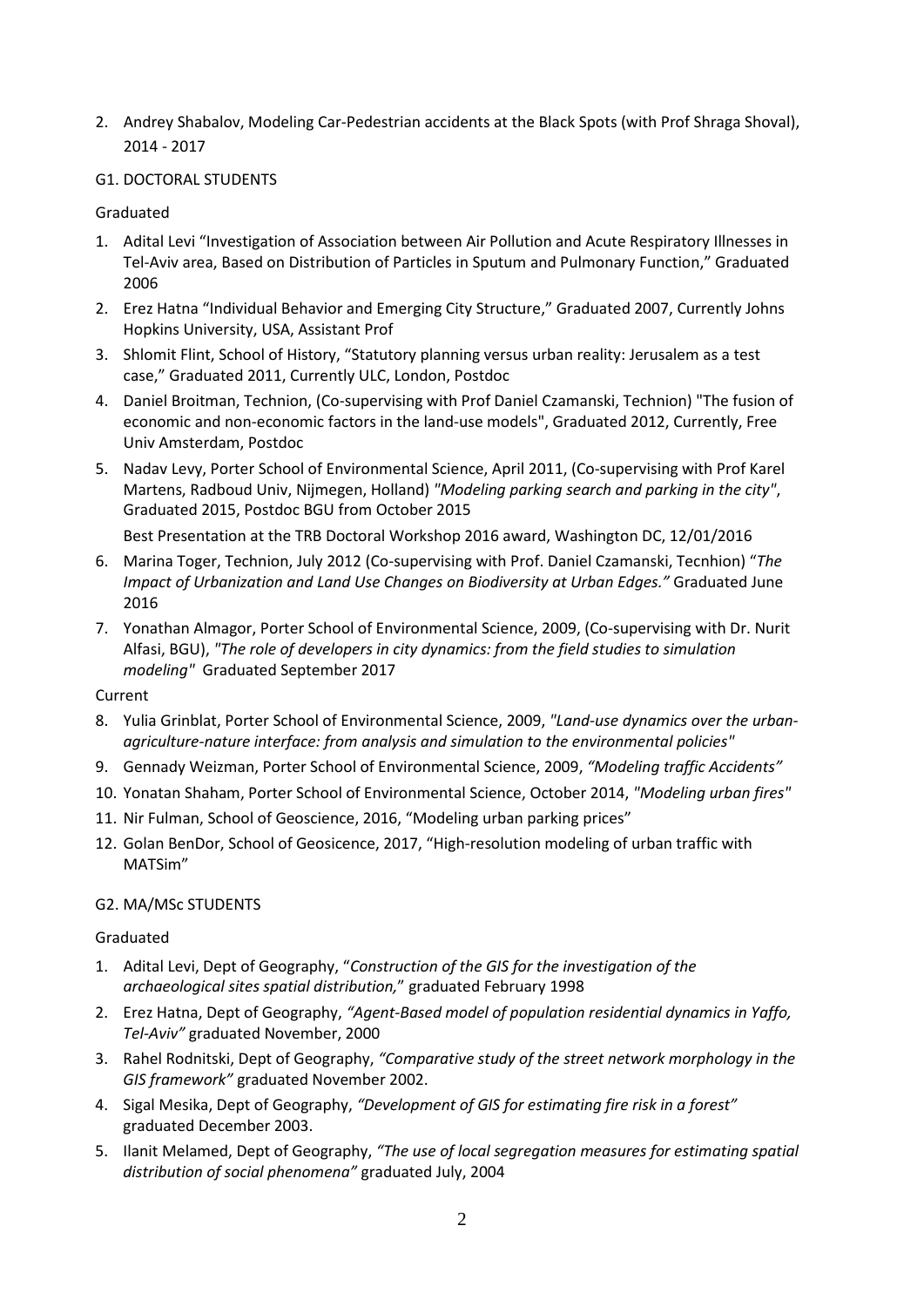- 6. Dov Pash, Dept of Geography, "*Individual segregation in the city local environment*," graduated March 2005
- 7. Slava Birfir, Dept of Geography, "*The model of parking search along the streets*," graduated April 2005
- 8. Udi Or, Dept of Geography, "*High-resolution investigation of residential distribution in Israeli cities,*" graduated May, 2005
- 9. Anna Venitsianov, Dept of Geography, "*Development of spatially explicit high-resolution model of urban residential dynamics and its application for Modiin*", graduated February, 2007
- 10. Moti Zohar, Porter School, "*Spatial distribution of earthquakes in Mediterranean*", graduated February, 2007
- 11. Adi Vitman, Dept of Geography, *"The Influence of the Geographic Location on Development of Non-Agricultural Businesses in Israeli Kibbutzim"* graduated April, 2007
- 12. Yonatan Almagor, Dept of Geography, *"Study of the land-use dynamics versus development programs, the examples of the Arab settlements Sachnin and Tamra"*, graduated June, 2009, Cosupervising with Dr. Nurit Alfasi, BGU
- 13. Natalin Bergman, Dept of Geography, BGU, *"The meaning of tolerant behavior in process of urban renewal"*, graduated September 2009, Co-supervising with Dr. Nurit Alfasi, BGU
- 14. Iddo Porat, Dept of Geography, BGU, *"Long-term planning versus local factors in regional development"*, graduated March 2009, Co-supervising with Dr. Nurit Alfasi, BGU
- 15. Ariela Kwartler, Dept of Geography, *"Development of GIS-based methodology for estimating accessibility by means of public transport"*, graduated November 2010
- 16. Nadav Levy, Dept of Geography,*"Development of the model of drivers' parking behavior and cruising for parking in the city"*, graduated December 2010
- 17. Igor Aksinenko, Dept of Geography, *"Field studies of the drivers' parking behavior",* graduated July 2011
- 18. Tiferet Zilberman, Porter School Environment Sciences, *"Vulnerability of the Northern Negev landscapes"*, Graduated September, 2012, Co-supervising with Dr. Gioar Kidron, TAU
- 19. Uzi Shamir, Dept of Geography, *"Effects of artificial water sources on distribution patterns of desert-dwelling bat species in the Negev and Judea deserts",* Graduated October 2012
- 20. David Tal, Dept of Geography, *"Development of the web-based catalog and search engine for the library of historical maps",* Graduated November 2012
- 21. Idan Hauz, Dept of Geography, BGU, "*Urban dynamics in Arab towns in Israel Demonstration on Sakhnin"*, Graduated March 2013, Co-supervising with Dr. Nurit Alfasi, BGU
- 22. Asaf Bar-Yosef, Porter School, *"Vicious loop of public transportation dynamics",* Graduated 2013, Co-supervising with Prof Yoram Shiftan, Technion and Prof Katel Martens, Radboud Univ, Nijmegen, Holland
- 23. Omer Ben-Asher, Dept of Geography, *"The factors and feedbacks affecting Bedouin agriculture in the Negev",* Co-supervising with Dr. Giora Kidron, TAU, Graduated July 2013
- 24. Lucia Bergovoy Yellin, Porter School, *"Short-Term Effects of Air Pollution on Health"*, Cosupervising with Dr. Chava Peretz, and Dr. Judith Shaham, TAU, Graduated May 2014
- 25. Amit Rosental, Porter School, *"Construction of high-resolution accessibility maps for the public transport,"* graduated December 2014
- 26. Nitzan Neeman, Dept of Engineering, TAU, since 2012, "GIS model of urban runoff", graduated May 2016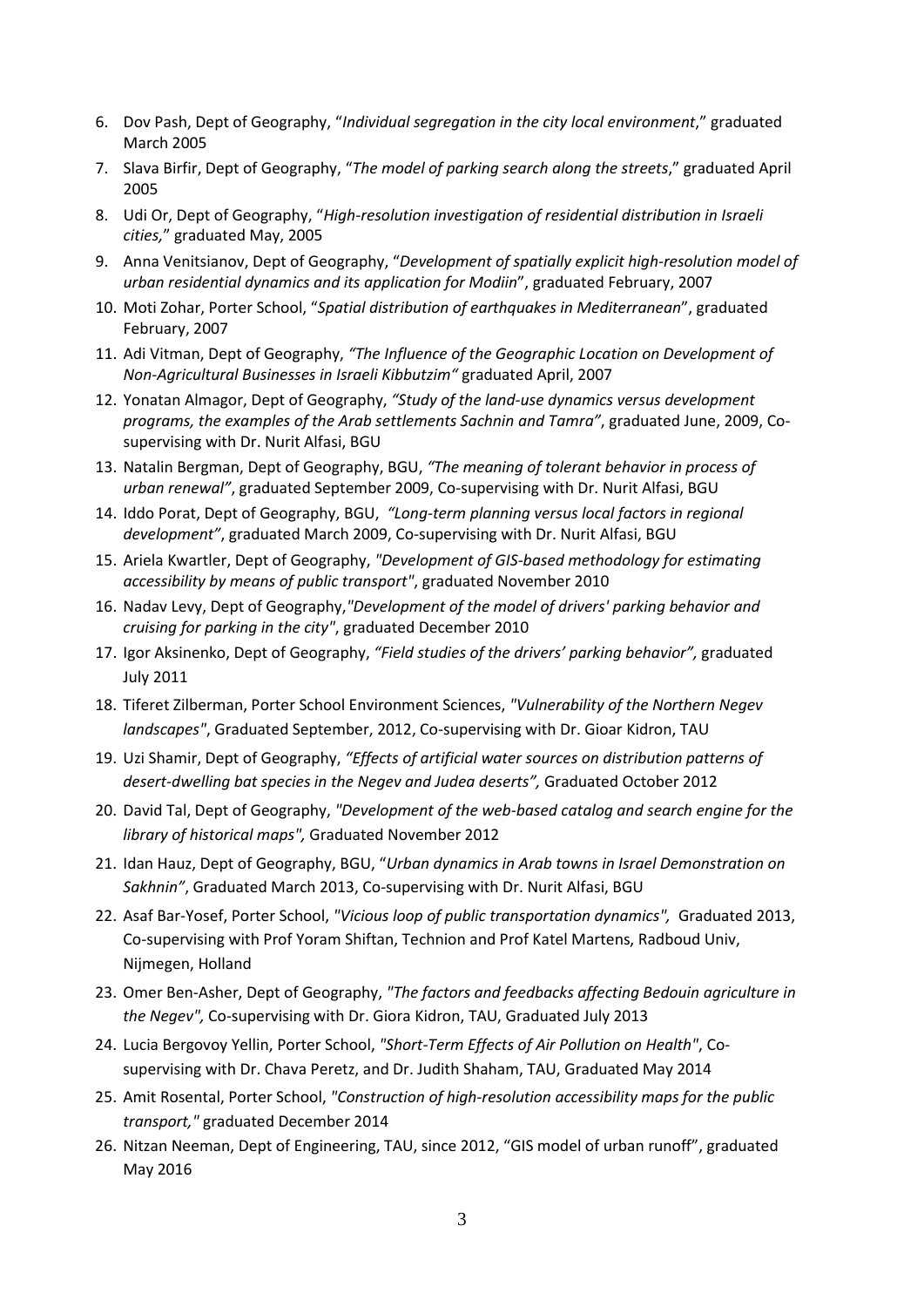27. Einat Sharon, Porter School of environmental Science, since 2014, "Land-use dynamics in the agriculture settlements of Sharon area during 1965 – 2008" graduated April 2017

#### Current

- 1. Golan Ben-Dor, since 2017 "MATSim model for Tel Aviv metropolitan"
- 2. Liad Zivion, since 2017 "Analysis of Israeli PT Smart Cars data"
- 3. Ayelet Rotem, since 2018, "Visualization of the PT Smart Card data"

PUBLICATIONS  $\binom{5}{1}$  - in Russian with English summary)

#### A. BOOKS and MONOGRAPHS

- 1. \$ V.N. Bolshakov, V.S. Balakhonov, I.E. Benenson, et al., 1986, *Small mammals of the Urals mountains*, Sverdlovsk, Urals Branch AS USSR, 101 p
- 2. \$ O.F. Sadykov, I.E. Benenson 1992, *Population Dynamics of Small Mammals: Concepts, Hypothesis, Models*, Moscow, Nauka, 191 p
- 3. Itzhak Benenson, Paul M. Torrens, 2004, *Geosimulation: Automata-Based Modeling of Urban Phenomena*, London, Wiley, 320 p

.4 נ. אטמור, י. בננסון, א. דיסקין, ו. חרבש, ,2009 בחירות אזוריות בישראל, מכון ון ליר, 84 עמ'

- 5. Danielle J. Marceau, Itzhak Benenson (Editors), 2011, *Advanced Geosimulation Models*, Bentham Science Publishers, Hilversum, The Netherlands, <http://www.benthamscience.com/ebooks/9781608052226/index.htm>
- 6. Daniel Czamanski, Itzhak Benenson, Daniel Malkinson (Editors), 2014, "Modeling of Land-Use and Ecological Dynamics", Springer-Verlag, 220 p, ISBN-13: 9783642401985, <http://www.springer.com/us/book/9783642401985>
- 7. Igor Ivan, Itzhak Benenson, Bin Jiang, Jiri Horak, James Haworth, Tomas Inspector (Editors), 2014, Geoinformatics for Intelligent Transportation, Lecture Notes in Geoinformation and Cartography, Springer-Verlag, 272 pp, ISSN 1863-2351[, http://www.springer.com/us/book/9783319114620](http://www.springer.com/us/book/9783319114620)
- A. REFERED ARTICLES
- 8. <sup>\$</sup>E.A. Gileva, V.N. Bolshakov, I.E. Benenson, 1979, On the relation between chromosome and morphological variability, *Journal of General Biology*, **40**(6), 889-897.
- 9. \$ I.E. Benenson, 1979, On quasi-manifolds of the models, *Izvestia Vuzov series Mathematics*, N12, 14- 20.
- 10. <sup>\$</sup>E.A. Gileva, A.V. Pokrovsky, I.E. Benenson, 1980, Analysis of aberrant sex ratio and postnatal mortality for two subspecies of varying lemming, *Soviet J of Ecology*, N6, 100-105.
- 11. L.A. Dobrinskaya, I.E. Benenson, 1981, Variability and relations of morpho-metrical characters of fishes, *Soviet J of Ecology*, N4, 1981, 59-66.
- 12. I.E. Benenson, O.A. Zhigalsky, 1982, The dependence of demographic parameters on density as reason of vole numbers fluctuations, *Soviet J of Ecology*, N3, 56-62.
- 13. E.A. Gileva, I.E. Benenson, L.A. Konopistseva et al., 1982, XO Females in the varying lemming Dicrostonix torquatus: reproductive performance and its evolutionary significance, *Evolution*, **36**(3), 601-609.
- 14. I.E. Benenson, 1983, On the maintenance of the unique system of sex determination in lemmings, *Oikos* **43**(2), 211-218.
- 15. <sup>\$</sup>N.S. Gashev, I.E. Benenson, 1985, Dynamics of island population of bank vole based on Jolly-Seber estimates of population parameters. Survival, *Journal of General Biology*, **46**(1), 124-133.
- 16. <sup>\$</sup>V.E. Sokolov, V.S. Gromov, I.E. Benenson, 1985, Multivariate analysis of morphometrical characters of deer's bones, *Proceeding of Soviet Academy of Sciences*, **228**(2), 501-503.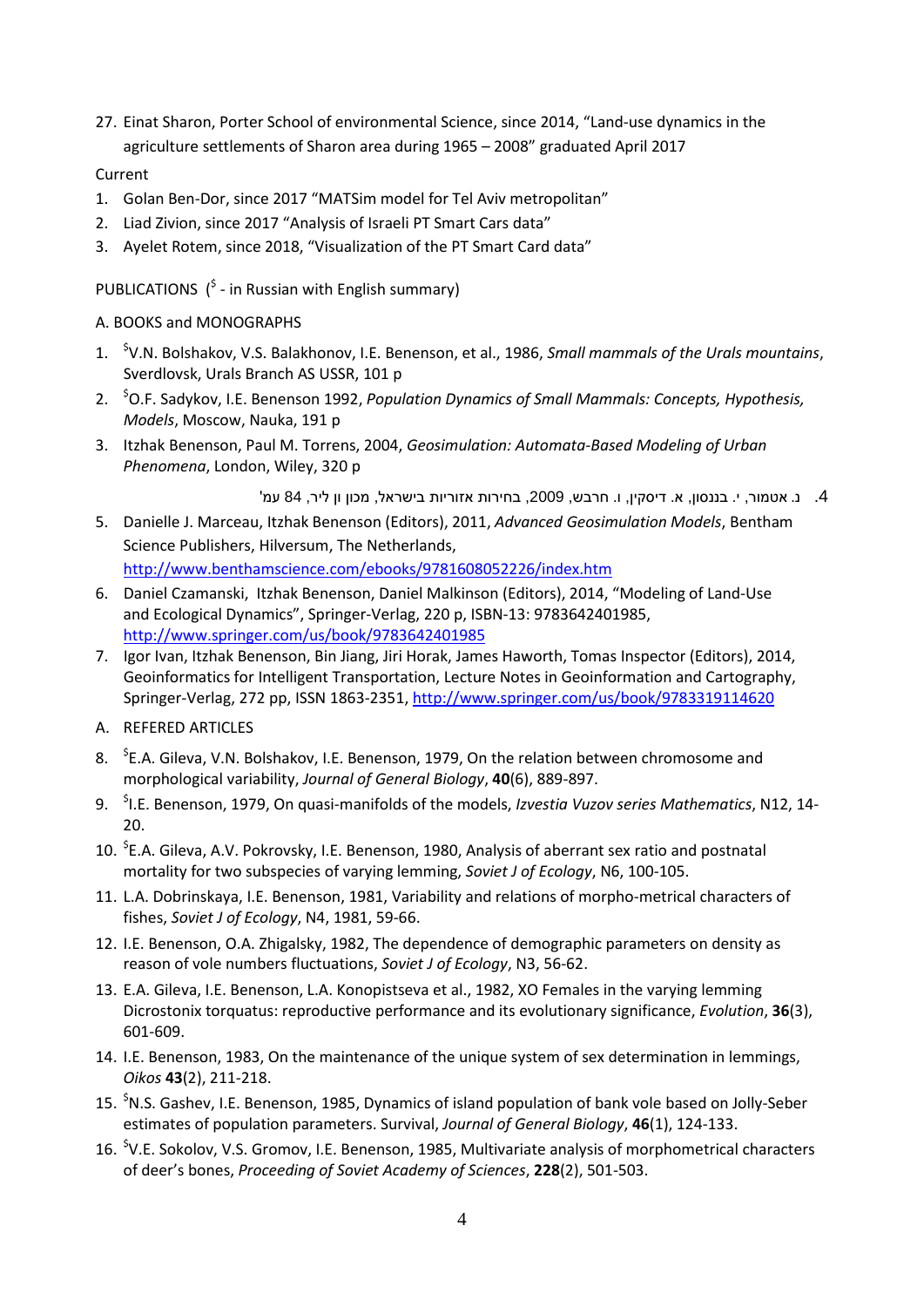- 17. \$ M.S. Shliapnikova, I.E. Benenson, 1985, Studies of growth of Clethrionomys voles in captivity, *Journal of General Biology*, **46**(6), 838-850.
- 18. <sup>\$</sup>V.E. Sokolov, V.S. Gromov, I.E. Benenson, 1986, Comparison of craniological characters of two geographical forms Capreolus capreolus L., *Izvestia Academy of Sciences of the USSR*, N1, 85-96.
- 19. <sup>\$</sup>I.E. Benenson, V.N. Bolshakov, N.S. Korytin, 1988, Simulation model of predator dynamics for different levels of exploitation, *Proceedings of Soviet Academy of Sciences*, **301**(5), 1269-1273.
- 20. <sup>\$</sup>N.S. Korytin, F.V. Kryazhimsky, I.E. Benenson, 1989, Studies of Red Fox (Vulpes vulpes L.) population dynamics based on mathematical model, *Journal of General Biology*, **50**(1), 60-71.
- 21. <sup>\$</sup>I.E. Benenson, O.F. Sadykov, 1989, The concept and the model of small mammals population dynamics in heterogeneous environment, *Journal of General Biology* **50**(2), 244-259.
- 22. R.A. Aps, I.E. Benenson, O.A. Makhaniok, 1989, Development, stock and fishery of sprat in the Northern Baltic in 1950 – 1987, *Fischerei-Forchung*, **27**(2), 45-49.
- 23. J. Portugali, I. Benenson, I. Omer 1994, Socio-spatial Residential Dynamics: Stability and Instability within a Self-Organized City, *Geographical Analysis*, **26**(4) 321-340.
- 24. J. Portugali, I. Benenson, 1995, Artificial Planning Experience by Means of a Heuristic Cell-Space Model: Simulating International Migration in the Urban Process. *Environment and Planning A,* **27**, 1647-1665.
- 25. J. Portugali, I. Benenson, I. Omer, 1997, Spatial Cognitive Dissonance and Socio-Spatial Emergence in a Self-Organizing City, *Environment and Planning B*, **24**, 263-285
- 26. I. Benenson, M. Sofer, I. 1998, Schnell Analysis of Economic Networks: Geographical Information Systems as a Visualization Tool, *Journal of Applied Geography*, **18**(2), 117-135.
- 27. I. Benenson, 1998, Multi-Agent Simulations of Residential Dynamics in the City, *Computers, Environment and Urban Systems,* **22**(1), 25 - 42.
- 28. I. Schnell, I. Benenson, M. Sofer, 1999, The Formation of an Arab Industrial Sales Network in Israel, *Annals of Association of American Geographers*, **89**(2), 312-337.
- 29. I. Benenson, 1999. Modeling population dynamics in the city: from a regional to a multi-agent approach. *Discrete Dynamics in Nature and Society* **3**, 149-170.
- 30. I. Benenson, I. Omer, E. Hatna, 2002, Entity-based modeling of urban residential dynamics the case of Yaffo, Tel-Aviv. *Environment and Planning B*, **29**, 491-512.
- 31. I. Omer, I. Benenson, Investigating Fine-Scale Residential Segregation, by Means of Local Spatial Statistics, *Geographical Research Forum*, 2002, **12**, 41-60
- 32. I. Benenson, I. Omer, 2003, High-resolution Census data: a simple way to make them useful, *Data Science Journal* **2**(26): 117-127.

```
33. י. בננסון, י. אומר, 2003, הטרוגניות של תפרוסת המגורים בעיר: מבט ברזולוציה גבוהה, מרחבים, 5, 9-22
```
- 34. I. Benenson, P. Torrens, 2004, Geosimulation object-based modeling of urban systems, *Computers, Environment and Urban Systems*, **28**(1/2), 1-8
- 35. I. Benenson, S. Aronovich, S. Noam, 2005, Let's talk objects: Generic approach to high-resolution urban modeling, *Computers, Environment and Urban Systems*, **29**, 425 - 453
- 36. P. Torrens, I. Benenson, 2005, Geographic Automata Systems and Urban Simulation, *International Journal of Geographic Information Systems*, **19, N4,** 385–412
- 37. R. Peled, H. Reuveni, J. S. Pliskin, I. Benenson, E Hatna, A. Tal, 2006, Defining localities of inadequate treatment for childhood asthma: A GIS approach, *International Journal of Health Geographics*, **5**(3), p. 1-9.
- 38. E. Zapassky, I. Finkelstein, I. Benenson (corresponding author), 2006, Ancient Standards of Volume: Negevite Iron Age pottery (Israel) as a Case Study in 3D Modeling, *Journal of Archaeological Science*, **33**, 1734 – 1743
	- .39 י. בננסון, י. אומר, א. חטנה, 2006, "גיאו-סימולציה של דינאמיקה עירונית", תכנון, 14, 121 141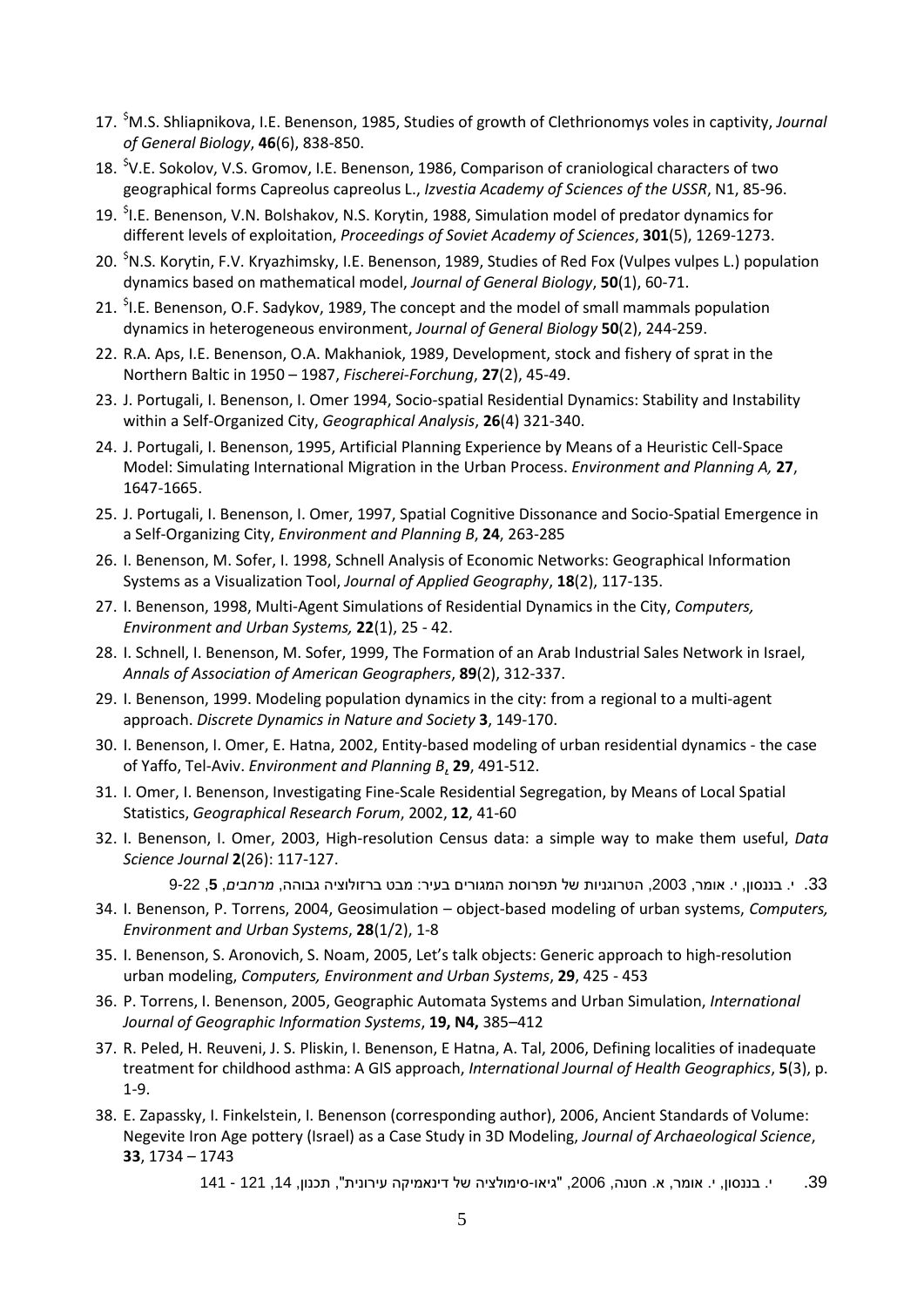- 40. I Benenson, 2007, WARNING! The scale of the cellular Automata is Changed, *Computers,*  Environment and Urban Systems, **31**, 107-113
- 41. E. Hatna, I. Benenson, 2007, Building a City *in vitro*: The Experiment and the Simulation Model, *Environment and Planning B*, **34**, 687 – 707
- 42. I. Benenson, K. Martens, 2008, From modeling parking search to establishing urban policy, *Künstliche Intelligenz*, **3**, p. 3-8
- 43. K. Martens, I. Benenson, 2008 Evaluating urban parking policies using an Agent-Based model of driver parking behavior, *Transportation Research Records: Journal of the Transportation Research Board*: N2046, 37-44
- 44. I. Benenson, K. Martens and Birfir, S. 2008, "PARKAGENT: an agent-based model for parking in the city", *Computers, Environment and Urban Systems*, **32**, 431–439
- 45. E. Zapassky, I. Finkelstein and I. Benenson (corresponding author), 2009, Computing abilities in antiquity: The royal judahite storage jars as a case-study, *Journal of Archaeological Methods and Theory*, **16**(1), 51-67
- 46. D. Czamanski, I. Benenson, D. Malkinson, et al, 2008, Urban sprawl and ecosystems can nature survive? *International Review of Environmental and Resource Economics*, **2**, 321-366
- 47. T. Svoray and I. Benenson, 2009, Scale and validity of environmental microsimulation, *Ecological Complexity,* **6**, 77–79
- 48. I. Benenson, E. Hatna and E. Or, 2009, From Schelling to Spatially Explicit Modeling of Urban Ethnic and Economic Residential Dynamics, *Sociological Methods and Research,* **37**, 463-497
- 49. G. J. Kidron, A. Karnieli and I. Benenson (corresponding author), 2010, Predicting soil degradation following cycles of cotton-cereal cultivation in Mali, West Africa, *Soil and Tillage Research*, **106**, 254– 262

.50 שלומית פלינט ,נורית אלפסי, יצחק בננסון, ,2010 דומים ושונים: מיקרו-סגרגציה של חרדים במרכז ירושלים, סוציולוגיה ישראלית, 12(1), 81 - 110

- 51. I. Benenson, K. Martens, Y. Rofé and A. Kwartler, 2010, Measuring the Gap Between Car and Transit Accessibility Estimating Access Using a High-Resolution Transit Network Geographic Information System, *Transportation Research Record: Journal of the Transportation Research Board*, N2144, 28– 35
- 52. I. Benenson, K. Martens, Y. Rofé and A. Kwartler, 2011, Public transport versus private car: GIS-based estimation of accessibility applied to the Tel Aviv metropolitan area, *Annals of Regional Science*, 47:499–515
- 53. I. Benenson and E. Hatna, 2011, Minority–Majority Relations in the Schelling Model of Residential Dynamics – overlooked effects, *Geographical Analysis*, **42**(3), 287–305
- 54. I. Finkelstein, E. Zapassky, Y. Gadot, D. M. Master, L. E. Stager, I. Benenson (corresponding author), 2011, Phoenician "Torpedo" Storage Jars and Egypt: Standardization of Volume Based on Linear Dimensions, *Egypt and The Levant, 21, 249-259*
- 55. E. Hatna, I. Benenson, 2012, The Schelling Model of Ethnic Residential Dynamics**:** Beyond the Integrated - Segregated Dichotomy of Patterns, *JASSS,* 15(1)*,* 6
- 56. N. Alfasi, J. Almagor, I. Benenson, 2012, The actual impact of comprehensive land-use plans: Insights from high resolution observations, *Land Use Policy,* 29(4) 862 – 877
- 57. I. Finkelstein, E. Zapassky, Y. Gadot, I. Benenson (corresponding author), 2012, A Lost Wisdom of Relation Between Units of Length and Volume, PLoS ONE 7(3):e33895. doi:10.1371/journal.pone.0033895
- 58. S. Flint, I. Benenson, N. Alfasi, 2012, Between Friends and Strangers: Residential Dynamics in a Haredi Neighborhood in Jerusalem, *City & Community, 11(2), 171 - 197*
- 59. N. Alfasi, S. Flint, I. Benenson, 2012, Between the individual and the community: Residential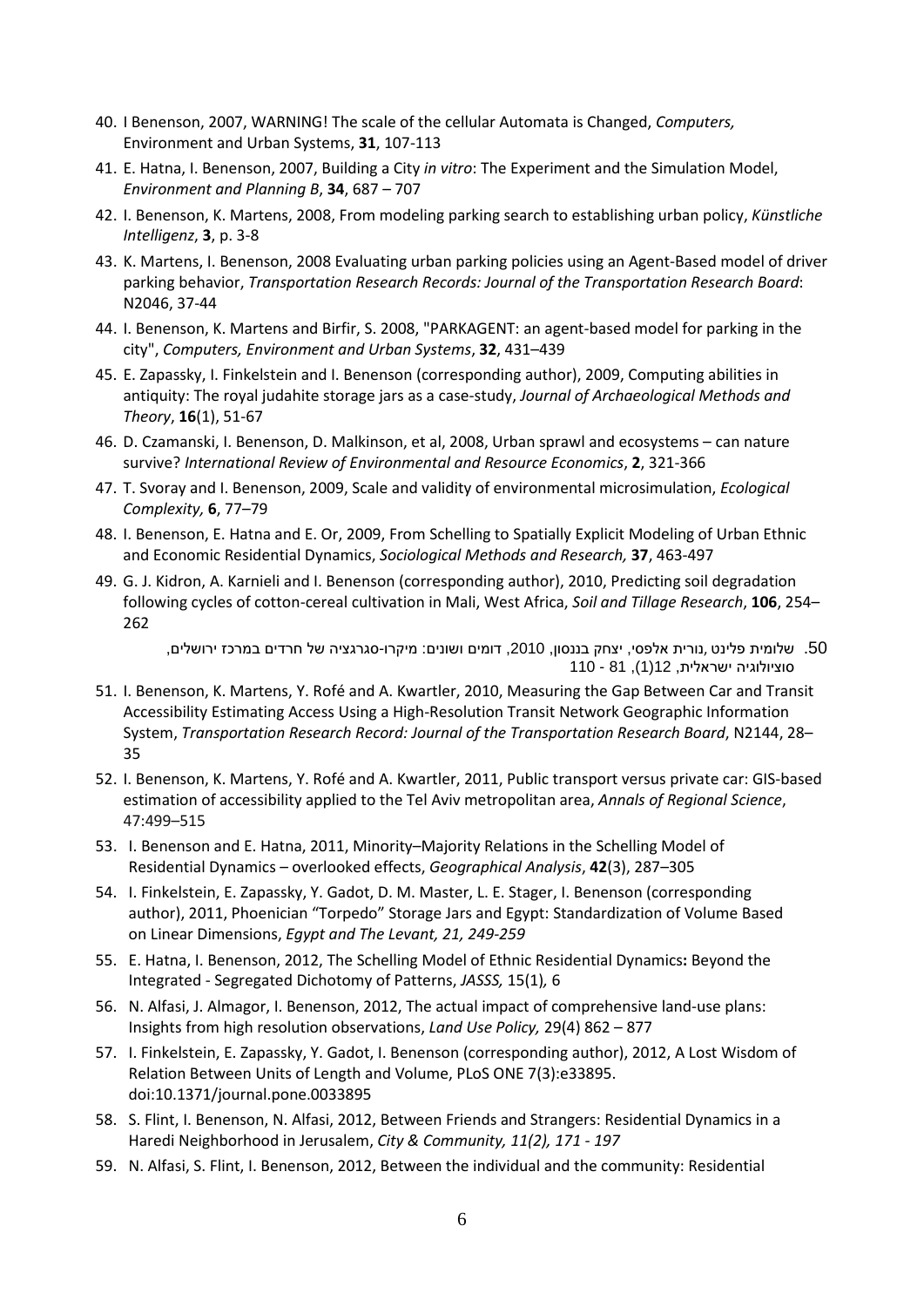patterns of the Haredi population in Jerusalem, *International Journal of Urban and Regional Research*, 37(6), 2152–76

- 60. N. Levy, K. Martens, I. Benenson (corresponding author), 2013, Exploring Cruising for On-Street Parking Using Agent-Based and Analytical Models, Transportmetrica A: Transport Science, 9 (9), 773–797
- 61. A. Bar-Yosef, K. Martens, I. Benenson (corresponding author), 2013, A model of the vicious cycle of a bus line, Transportation Research Part B, 54, 37–50
- 62. G Kidron, I. Benenson, 2014, Biocrusts serve as biomarkers for the upper 30 cm soil water content, Journal of Hydrology, 509, 398–405
- 63. A. Farhi, V. Boyko; Y. Almagor; I. Benenson; E. Segre; Y. Rudich; E. Stern; L. Lerner-Geva, 2014, The possible association between exposure to air pollution and the risk for congenital malformations, Environmental Research, 135, 173–180
- 64. G. Waizman S. Shoval, I. Benenson (corresponding author), 2015, Micro-Simulation Model for Assessing the Risk of Vehicle-Pedestrian Road Accidents, Journal of Intelligent Transportation Systems, 19(1), p 63–77
- 65. Y. Grinblat, G. J. Kidron, A. Karnieli, I. Benenson (corresponding author), 2015, Simulating landuse degradation in West Africa with the ALADYN model, Journal of Arid Environment, 112, 52-63
- 66. Levy, N., Render, M., I. Benenson (corresponding author), 2015, Spatially Explicit Modeling of Parking Search as a Tool for Urban Parking Facilities and Policy Assessment. Transport Policy, 39 p 9-20
- 67. Levy, N., Benenson, I. (corresponding author), 2015, GIS-based Method for Assessing City Parking Patterns, Journal of Transport Geography, 46, 220–231 <http://dx.doi.org/10.1016/j.jtrangeo.2015.06.015>
- 68. Schnell, I., Diab A., Benenson, I. 2015 A global index for measuring socio-spatial segregation versus integration, Applied Geography, 58, 179-188
- 69. E. Hatna, I. Benenson, 2015, Combining segregation and integration: Schelling model dynamics for heterogeneous population, Journal of Artificial Societies and Social Simulation, v18 n4, paper 15,<http://jasss.soc.surrey.ac.uk/18/4/15.html>
- 70. M. Toger, D. Malkinson, I. Benenson, D. Czamanski, 2016, The nature of the Haifa urban open space network, Environment and Planning B, doi:10.1177/0265813515598991
- 71. Grinblat, Y., Gilichinski, M., Benenson, I., (corresponding author), 2016, What are the Probabilities of Land-Use Transitions? The Answer Depends on the Classification Method, AAAG, v106(6), 1299-1320,<http://dx.doi.org/10.1080/24694452.2016.1213154>
- 72. J. Almagor, I. Benenson, N. Alfasi, 2016, Assessing innovation: Dynamics of high-rise development in an Israeli city, Environment and Planning B: Planning and Design, DOI:10.1177/0265813516671311
- 73. Itzhak Benenson, Eran Ben-Elia, Yodan Rofé & Dmitry Geyzersky 2017, The benefits of a highresolution analysis of transit accessibility, International Journal of Geographical Information Science, 31:2, 213 – 236[, http://dx.doi.org/10.1080/13658816.2016.1191637](http://dx.doi.org/10.1080/13658816.2016.1191637)
- 74. N. Fulman, I. Benenson, 2017, Simulating parking for establishing parking prices, Procedia Computer Science 109C, 911–916
- 75. M. Toger, I. Benenson, Y. Wang, D. Malkinson, D. Czamanski, 2018, Pigs in space: an agent-based model of the penetration of wild boars into cities, Environment and Urban Planning, 173, 70-80
- 76. Y. Shaham, I Benenson, 2018, Modeling fire spread in cities with non-flammable construction, International Journal of Disaster Risk Reduction[, https://doi.org/10.1016/j.ijdrr.2018.03.010](https://doi.org/10.1016/j.ijdrr.2018.03.010)
- 77. J. Almagor, Temkin E, Benenson I, Fallach N, Carmeli Y, on behalf of the DRIVE-AB consortium, 2018, The impact of antibiotic use on transmission of resistant bacteria in hospitals: Insights from an agent-based model, PLoS ONE 13(5): e0197111, <https://doi.org/10.1371/journal.pone.0197111>
- 78. G. Waizman, S. Shoval, I. Benenson, 2018, Traffic accident risk assessment with dynamic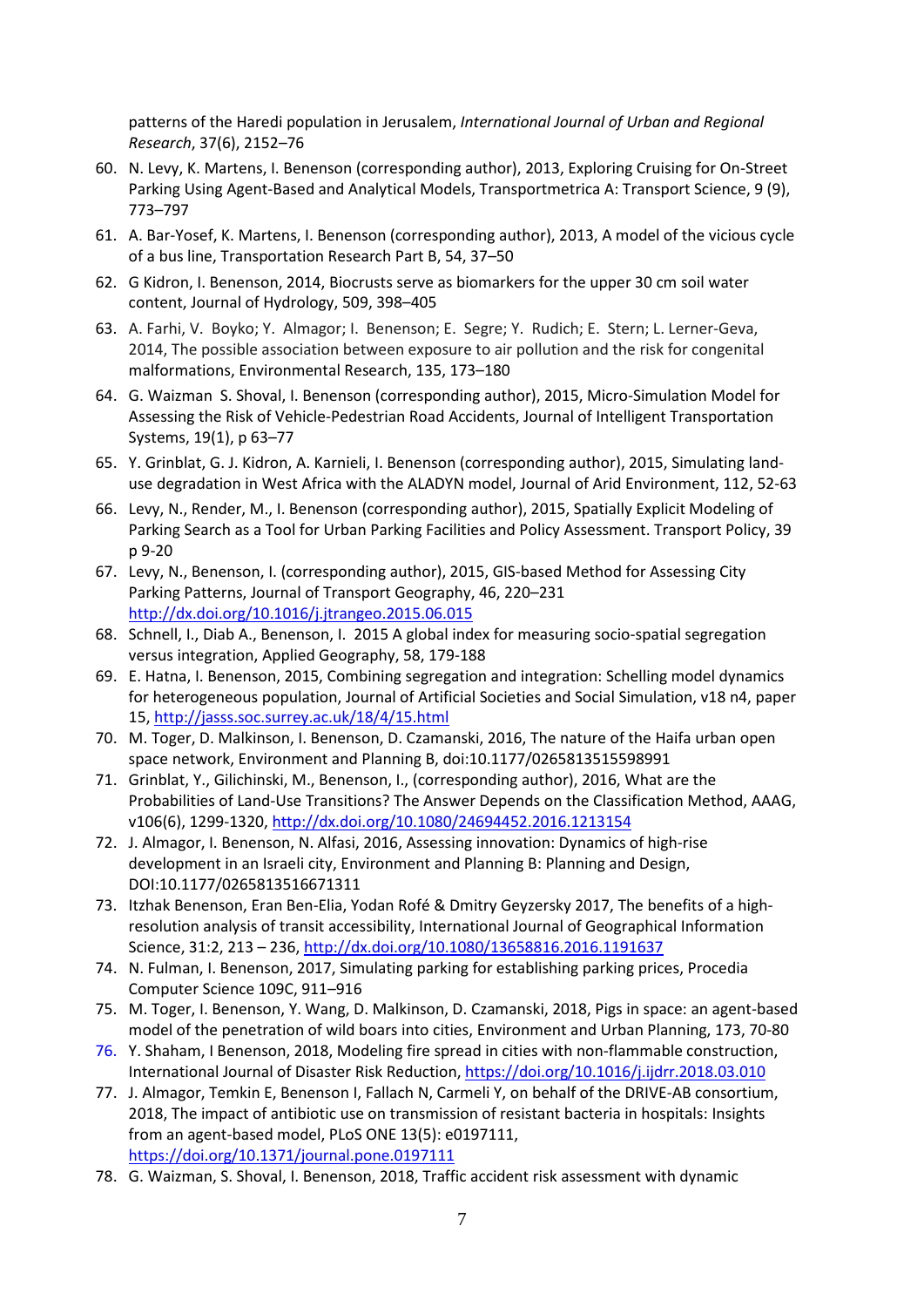microsimulation model using range-range rate graphs, Accident Analysis & Prevention, v 119, p 248-262,<https://doi.org/10.1016/j.aap.2018.07.027>

#### ACCEPTED

1. N. Fulman, I. Benenson, 2018, Establishing Heterogeneous Parking Prices for Uniform Parking Availability for Autonomous and Human-Driven Vehicles, IEEE Intelligent Transportation Systems Magazine, forthcoming

#### REFEREED ARTICLES IN BOOKS

- 1. <sup>\$</sup>N.G. Smirnov, I.E. Benenson, B.V. Popov, 1979, Application of biometrics methods for studying subfossil materials, In: V.E. Sokolov, L.G. Denisman (eds), *Special methods of studying history of modern ecosystems*, Moscow, Nauka, 223-238.
- 2. <sup>\$</sup>S.E. Rybtsov, I.E. Benenson, 1979, Differences between Arctic foxes at several density levels during two population cycles, In: V.S. Besel (ed), *Quantitative methods in ecology*, Sverdlovsk, Urals Branch AS USSR, 88-93.
- 3. <sup>S</sup>E.A. Gileva, I.E. Benenson, V.N. Bolshakov, 1980, Population role of genetically determined sex ratio shift in varying lemming, In: G.P. Krasnoschiokov (ed) *Mechanisms of numbers regulation in lemming and voles at Far North*, Vladivostok, Eastern Branch AS USSR, 36-41.
- 4. <sup>\$</sup>N.G. Smirnov, I.E. Benenson, 1980, Studies of variability of M1 tooth surface of Arvicola terrestris L., based on canonical variable analysis, In*:* S.E. Rybtsov (ed) *Inter- and between-population variability of Urals mammals*, Sverdlovsk, Urals Branch AS USSR, 11-17.
- 5. <sup>S</sup>E.A. Gileva, V.N. Bolshakov, I.E. Benenson, 1980, Variability of craniological characters of two subspecies of varying lemming, In: S.E. Rybtsov (ed) *Inter- and between-population variability of Urals mammals*, Sverdlovsk, Urals Branch AS USSR, 18-37.
- 6. \$ L.N.Dobrinskaya, G.I.Ogurtsov, I.E.Benenson, 1982, Variability of morpho-physiological characteristics of the one-year fishes In: L.N. Dobrinskaya (ed) *Variability of morpho-physiological characteristics of fishes*, Sverdlovsk, Urals Branch AS USSR, 19-33.
- 7. \$ I.E. Benenson, 1984, On sex ratio in structured population, In: L.N. Dobrinsky (ed.) *Population ecology and morphology of mammals*, Sverdlovsk, Urals Branch AS USSR, 113-117.
- 8. <sup>S</sup>O.F.Sadykov, I.E.Benenson, 1985, Actual problems of small mammals population dynamics modeling, In: I.L.Kulikova (ed), *Modeling of small mammals population dynamics*, Sverdlovsk, Urals Branch AS USSR, 3-35.
- 9. <sup>S</sup>I.E.Benenson, O.F.Sadykov, 1985, Spatial simulation model of Red vole population dynamics, In: I.L.Kulikova (ed), *Modeling of small mammals population dynamics*, Sverdlovsk, Urals Branch AS USSR, 56-87.
- 10. <sup>\$</sup>V.S. Bezel, I.E. Benenson, O.F. Sadykov, 1986, An influence of environment pollution on small mammals' population dynamics in heterogeneous environment, In: B.V. Popov, O.F. Sadykov (eds.) *Technogeneous elements and animals*, Sverdlovsk, Urals Branch AS USSR, 37-42.
- 11. <sup>\$</sup>I.E. Benenson, 1987, Density-dependence regulation and numbers fluctuations of small mammals, In: V.Y. Frisman (ed.) *Mathematical modeling of ecological processes*, Vladivostok, Eastern Branch AS USSR, 6-31.
- 12. <sup>\$</sup>V.N. Bolshakov, O.F. Sadykov, I.E. Benenson, 1987, Vital problems of population monitoring, In: Y.A. Izrael (ed.) *Problems of ecological monitoring and ecosystem modeling*, Leningrad, Gidrometeoizdat, **10**, 47-63.
- 13. <sup>\$</sup>F.V. Kryazhimsky, I.E. Benenson, N.S. Korytin, 1988, The model of exploited population of predators, In: *Mathematical modeling of complex biological systems*, Moscow, Nauka, 98-109.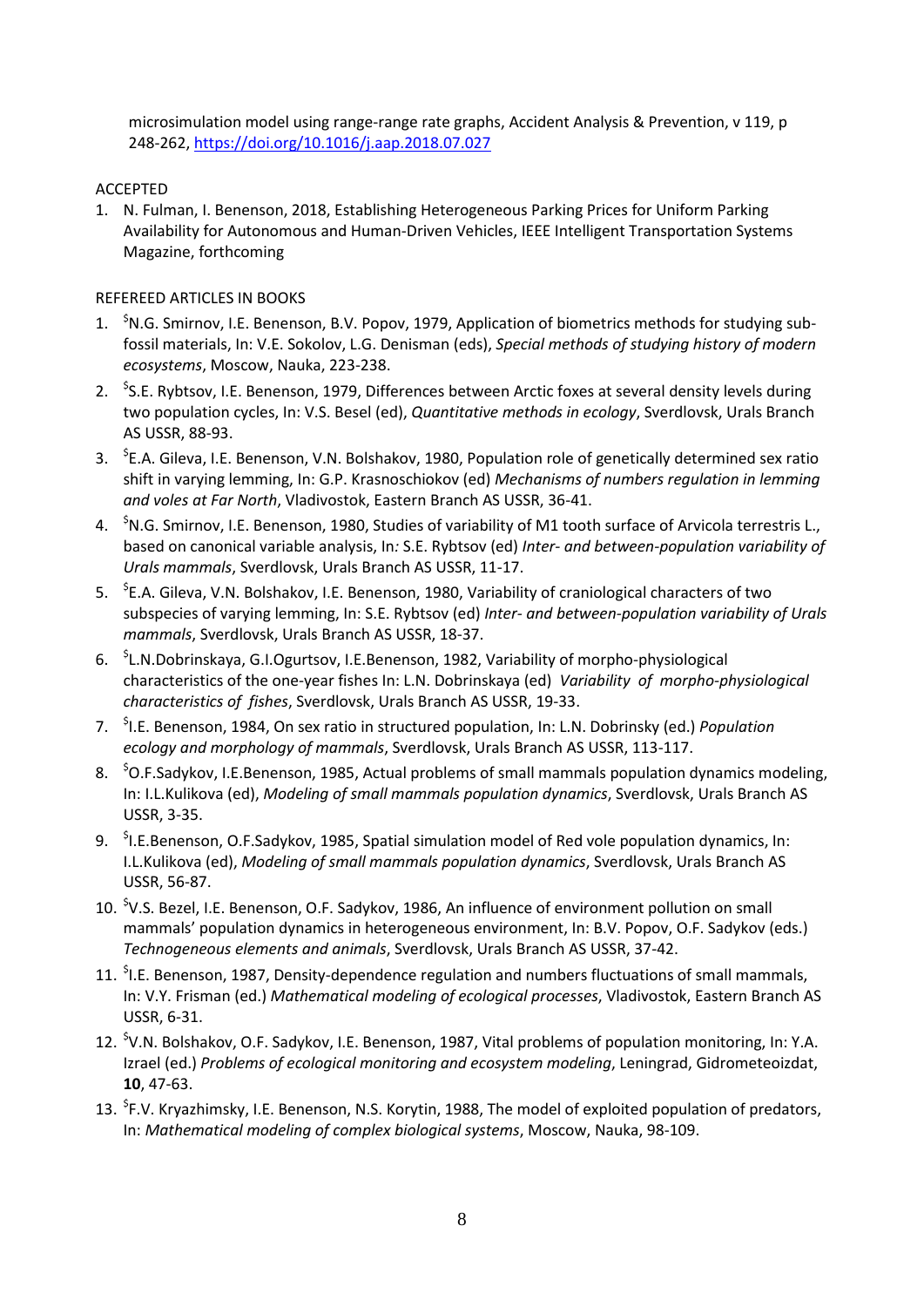- 14. J. Portugali, I. Benenson, 1994, Competing Order Parameters in a Self-Organizing City. In: G.O.Braun (ed.), *Managing and Marketing of Urban Developments and Urban Life*, Dietrich Reimer Verlag, Berlin 669-681.
- 15. I. Benenson, J. Portugali, 1995, Internal vs. External Spatial Information and Cultural Emergence in a Self-Organizing City. In: A. F. Frank, W. Kuhn (eds), *Spatial Information theory. A theoretical Basis for GIS*. Lecture Notes in Computer Science, 988, Springer, Berlin, 431-441.
- 16. J. Portugali, I. Benenson, 1996, Human agents between local and global forces in a self-organizing city. In F. Schweitzer (ed.), *Self-Organization of Complex Structures: from Individual to Collective Dynamics*, Gordon and Breach, London, 537-546.
- 17. I. Benenson, I. Schnell, M. Sofer, 1996, Interactive expansion of economic network into components: Arab industry in Israel as an example. In: M. Rumor, R. McMillan, H.F.L. Ottens (eds.), *Geographical Information: From Research to Application trough Cooperation*, IOS Press, Amsterdam, 708-711.
- 18. I. Finkelstein, Z. Leiderman, S. Bunimovich and I. Benenson, 1997, Description of Sites, In: I. Finkelstein (ed.), *Highlands of Many Cultures. The Southern Samaria Survey. The Sites*, Monograph Series of the Institute of Archaeology, Tel-Aviv University, 131-857.
- 19. I. Benenson, I. Finkelstein, 1999, The Megiddo Excavation Database Management System. In: *Monograph Series of the Institute of Archaeology*, Tel-Aviv University, N15, 14-25.
- 20. J. Portugali, I. Benenson, I. Omer, 2000, Chapter 5: City: The Greens and the Blues, In: J. Portugali, *Self-Organization and the City*, Springer, Berlin, 2000, 95-120.
- 21. J. Portugali, I. Benenson, 2000, Chapter 6: International Migration and the Internal Structure of Cities In: J. Portugali, *Self-Organization and the City*, Springer, Berlin, 121-140.
- 22. J. Portugali, I. Benenson, I. Omer, 2000, Chapter 7: Spatial Cognitive Dissonance and Socio-Spatial Emergence in a Self-Organizing City, In: J. Portugali, *Self-Organization and the City*, Springer, Berlin, 141-173.
- 23. J. Portugali, I. Benenson, 2000, Chapter 8: Individuals' cultural code and residential self-organization in the city In: J. Portugali, *Self-Organization and the City*, Springer, Berlin, 174-189.
- 24. I. Benenson, J. Portugali, 2000, Chapter 9: Agent-based simulations of a city dynamics in a GIS environment In: J. Portugali, *Self-Organization and the City*, Springer, Berlin, 190-200
- 25. J. Portugali, I. Benenson, 2000, Chapter 12: Artificial Planning Experience, In: J. Portugali, *Self-Organization and the City*, Springer, Berlin, 251-258.
- 26. I. Benenson, E. Hatna, I. Omer, 2000, Modeling Human Residential Behavior, in J. Saslukvadze, (ed) *Society and Geography*, Tbilisi, SANI Publishing, 116-137
- 27. M. Sofer, I. Benenson, I. Schnell, 2001, Ethnic minorities' strategies for Market Formation: The Israeli Arab Case. In: Taylor M., Felsenstein G. (eds) *Industrial Geography*, 183-208.
- 28. I. Benenson, I. Omer, 2002, Measuring Individual Segregation in Space A Formal Approach and Case Study. In: I. Schnell, W. Ostendorf (eds.), *Studies in Segregation and Desegregation*, Avebury, 11-38.
- 29. I. Benenson, I. Omer, E. Hatna, 2003, Agent-Based Modeling of Householders' Migration Behavior and its Consequences, In: Bilary F.C., Prskawetz, A. (eds.) *Agent-Based Computational Demography: Using Simulation to Improve Our Understanding of Demographic Behavior*, Springer, 97-116
- 30. I. Benenson, 2004, Agent-Based Modeling: From Individual Residential Choice to Urban Residential Dynamics, In M. F. Goodchild, D. G. Janelle (eds.) *Spatially Integrated Social Science: Examples in Best Practice*, Oxford University Press, 67-95
- 31. I. Benenson, P. Torrens, 2005, Chapter 23: A Minimal Prototype for Integrating GIS and Geographic Simulation through Geographic Automata Systems, in P. Atkinson, F. Wu (eds), *Geodynamics*, CRC Press, 347 – 367
- 32. I. Benenson, S. Birfur, V. Kharbash, 2005, Geographic Automata Systems and the OBEUS software for their implementation, In J. Portugali, (ed), *Complex artificial environments*, Springer, 137-153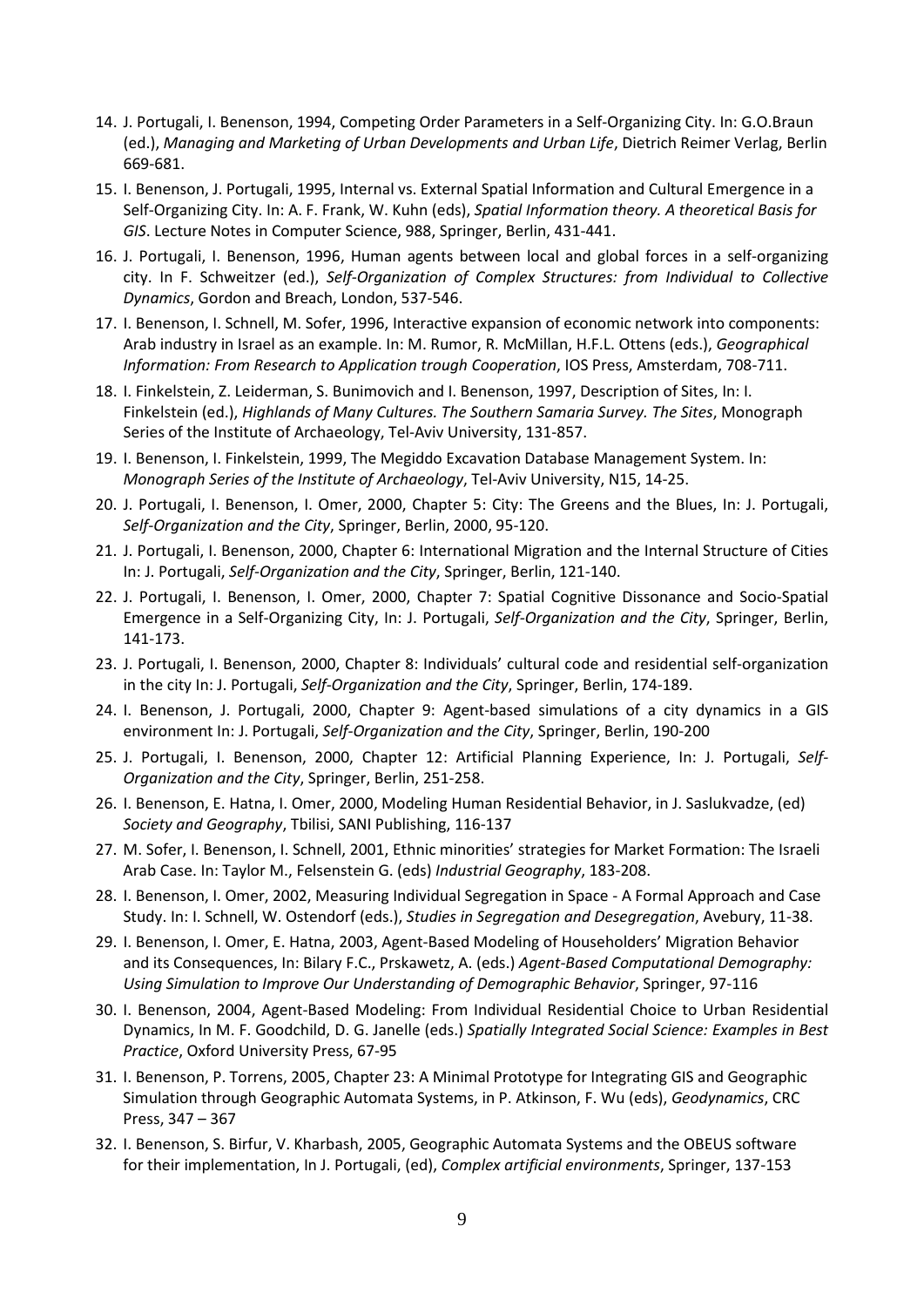- 33. E. Zapasski, I. Benenson, 2006, Chapter 2: Megiddo Database Next Step: Megiddo Geographic Information System, in I. Finkelstein, B. Halpern and D. Ussishkin (eds.), *Megiddo IV, 1998 – 2002 excavations*, Tel-Aviv University, pp. 19-26
- 34. E. Hatna, I. Benenson, 2007, Study of Urban Developers' Behavior in a Game Environment, In: Albeverio S.; Andrey D.; Giordano P.; Vancheri A. (Eds.), *The Dynamics of Complex Urban Systems. An Interdisciplinary Approach*, Springer, Berlin Heidelberg New York, 265-286
- 35. K. Martens, I. Benenson, N. Levy, 2010, The Dilemma of On-Street Parking Policy: Exploring Cruising for Parking Using an Agent-Based Model, In B. Jiang, X. Yao (eds.), *Geospatial Analysis and Modelling of Urban Structure and Dynamics*, GeoJournal Library 99, Springer Science Business Media B.V., pp. 121-138
- 36. D. J. Marceau, I. Benenson, 2011, Challenges and Perspectives in Geosimulation, in D. J. Marceau, I. Benenson, (Eds), *Advanced Geosimulation Models*, Bentham, p. 3-14
- 37. E. Hatna, I. Benenson, 2011, Geosimulation of Income-Based Urban Residential Patterns, in D. J. Marceau, I. Benenson, (Eds), *Advanced Geosimulation Models*, Bentham, p. 111-126
- 38. I. Benenson, 2014, Agent-Based Modeling, in B. Abraham, L. See (Eds) Geocomputation, 2nd ed, Taylor&Francis, Chapter 9, p. 204-239
- 39. Almagor, J., Benenson, I, Czamanski, D., 2017, The Evolution of the Land Development Industry: An Agent-Based Simulation Model in M. Behnisch, G. Meinel (Eds), Trends in Spatial Analysis and Modelling, Springer, p 93-120

#### PUBLICATIONS ON INTERNET

- 1. I. Benenson, E. Hatna, 2009, The Third State of the Schelling Model of Residential Dynamics, *[arXiv:0910.2414v1](http://arxiv.org/abs/0910.2414v1)* [physics.soc-ph], 41p.
- 2. A. Bar-Yosef, K. Martens, I. Benenson (corresponding), 2012, A model of the vicious cycle of a bus line,<http://arxiv.org/abs/1210.4198> [physics.soc-ph], 25p
- 3. E. Hatna, I. Benenson, 2014, Combining segregation and integration: Schelling model dynamics for heterogeneous population <http://arxiv.org/abs/1406.5215> [physics.soc-ph], 28 p
- 4. N. Fulman, I. Benenson, 2016, An algorithm and software for establishing heterogeneous parking prices, https://arxiv.org/abs/1610.08890, arXiv:1610.08890 [physics.soc-ph], 23 p
- E. PAPERS PRESENTED AT SCIENTIFIC MEETINGS PUBLISHED IN PROCEEDINGS
- 1. <sup>\$</sup>V.A. Orlov, I.E. Benenson, Zavyalova S. V., Obridko I., V., D.A. Sarancha, 1984 On lemming dynamics modeling, In: *Proceedings of MOIP*, Moscow, Nauka, p. 142-145.
- 2. R.A. Aps, I.E. Benenson, N.S. Korytin, 1987, Spatial model of the Baltic Sea sprat population dynamics, *ICES*, *Baltic Sea Committee*, C.M. 1987/J:16, 1987, 18 p.
- 3. R.A. Aps, I.E. Benenson, A.O. Makhaniok, 1988, Effect of temperature and salinity on sprat stocks recruitment in the Northern Baltic, In: *ICES Early History Symposium*, Bergen, paper N8, 1-18.
- 4. R.A. Aps, I.E. Benenson, O.A. Makhaniok, 1988, Fishery and sprat stock dynamics in the Northern Baltic in 1950 – 1987, *ICES, Baltic Sea Committee*, C.M. 1988/J:13, 1988, 14p.
- 5. N. Korytin, V. Bolshakov, I. Benenson, 1992, A Rational Strategy of Exploitation of Red Fox Population with Multiple Equilibrium States, In: B. Bobek (ed.) "*Proceedings of the 18th IUGB Congress*", Warsaw, 302-306
- 6. J. Portugali, I. Benenson, Individual's cultural code and residential self-organization in the city space, In: R.T. Pascoe (ed.) "*GeoComputation 97, Proceedings of the Second Annual Conference*", University of Otago, Dunedin, New Zeeland, 1997, 297-308.